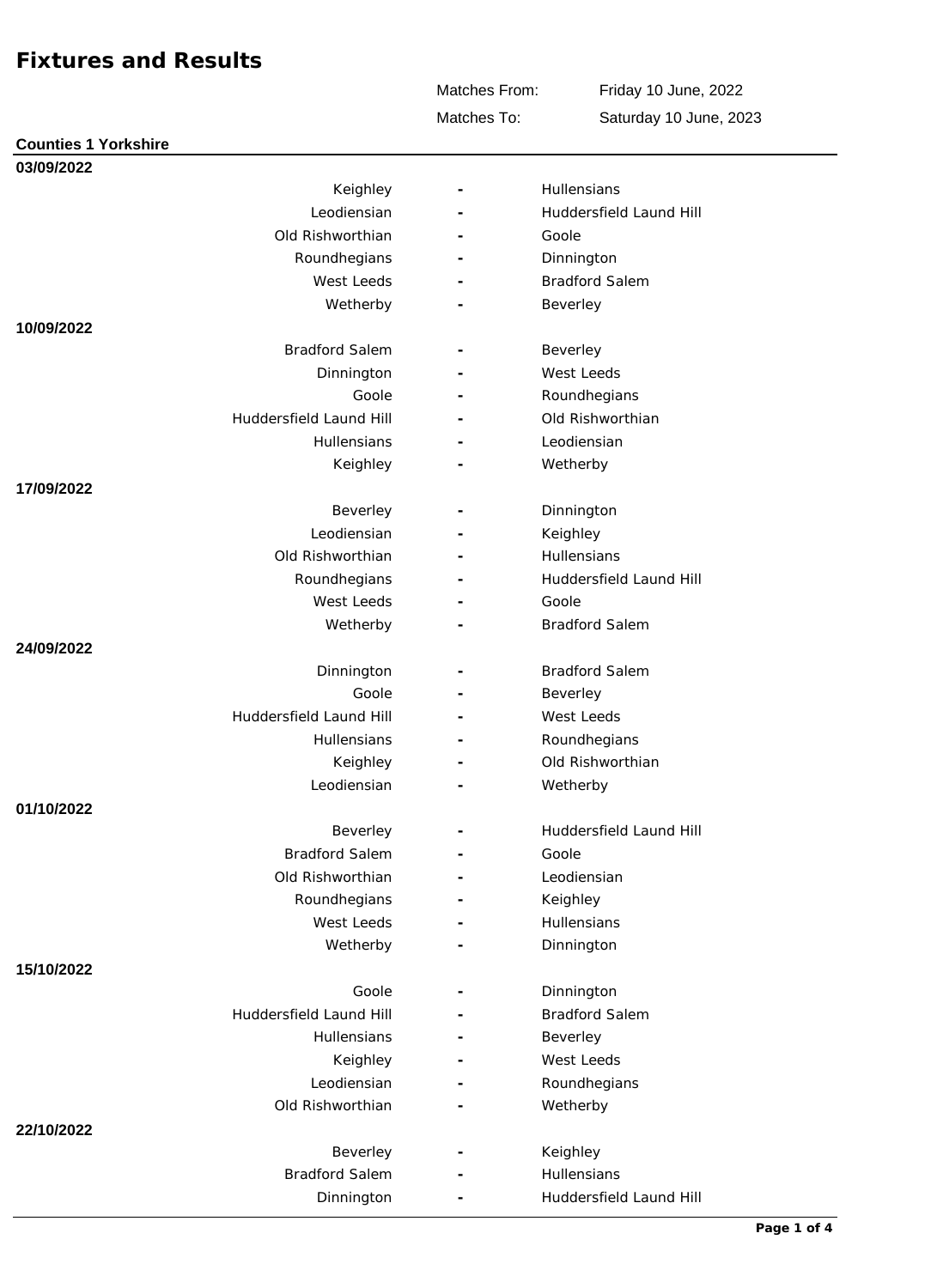|                            | Matches From: | Friday 10 June, 2022    |  |
|----------------------------|---------------|-------------------------|--|
|                            | Matches To:   | Saturday 10 June, 2023  |  |
| Roundhegians               | ÷,            | Old Rishworthian        |  |
| West Leeds                 |               | Leodiensian             |  |
| Wetherby                   |               | Goole                   |  |
| 29/10/2022                 |               |                         |  |
| Huddersfield Laund Hill    |               | Goole                   |  |
| Hullensians                |               | Dinnington              |  |
| Keighley                   |               | <b>Bradford Salem</b>   |  |
| Leodiensian                |               | Beverley                |  |
| Old Rishworthian           |               | West Leeds              |  |
| Roundhegians               |               | Wetherby                |  |
| 05/11/2022                 |               |                         |  |
| Beverley                   |               | Old Rishworthian        |  |
| <b>Bradford Salem</b>      |               | Leodiensian             |  |
| Dinnington                 |               | Keighley                |  |
| Goole                      |               | Hullensians             |  |
| West Leeds                 |               | Roundhegians            |  |
| Wetherby                   |               | Huddersfield Laund Hill |  |
| 12/11/2022                 |               |                         |  |
| Hullensians                |               | Huddersfield Laund Hill |  |
| Keighley                   |               | Goole                   |  |
| Leodiensian                |               | Dinnington              |  |
| Old Rishworthian           |               | <b>Bradford Salem</b>   |  |
| Roundhegians<br>West Leeds |               | Beverley                |  |
| 26/11/2022                 |               | Wetherby                |  |
| Beverley                   |               | West Leeds              |  |
| <b>Bradford Salem</b>      |               | Roundhegians            |  |
| Dinnington                 |               | Old Rishworthian        |  |
| Goole                      |               | Leodiensian             |  |
| Huddersfield Laund Hill    |               | Keighley                |  |
| Wetherby                   |               | Hullensians             |  |
| 03/12/2022                 |               |                         |  |
| Beverley                   |               | <b>Bradford Salem</b>   |  |
| Leodiensian                |               | Hullensians             |  |
| Old Rishworthian           |               | Huddersfield Laund Hill |  |
| Roundhegians               |               | Goole                   |  |
| West Leeds                 |               | Dinnington              |  |
| Wetherby                   |               | Keighley                |  |
| 10/12/2022                 |               |                         |  |
| <b>Bradford Salem</b>      |               | Wetherby                |  |
| Dinnington                 |               | Beverley                |  |
| Goole                      |               | West Leeds              |  |
| Huddersfield Laund Hill    |               | Roundhegians            |  |
| <b>Hullensians</b>         |               | Old Rishworthian        |  |
| Keighley                   |               | Leodiensian             |  |
| 17/12/2022                 |               |                         |  |
| Beverley                   |               | Goole                   |  |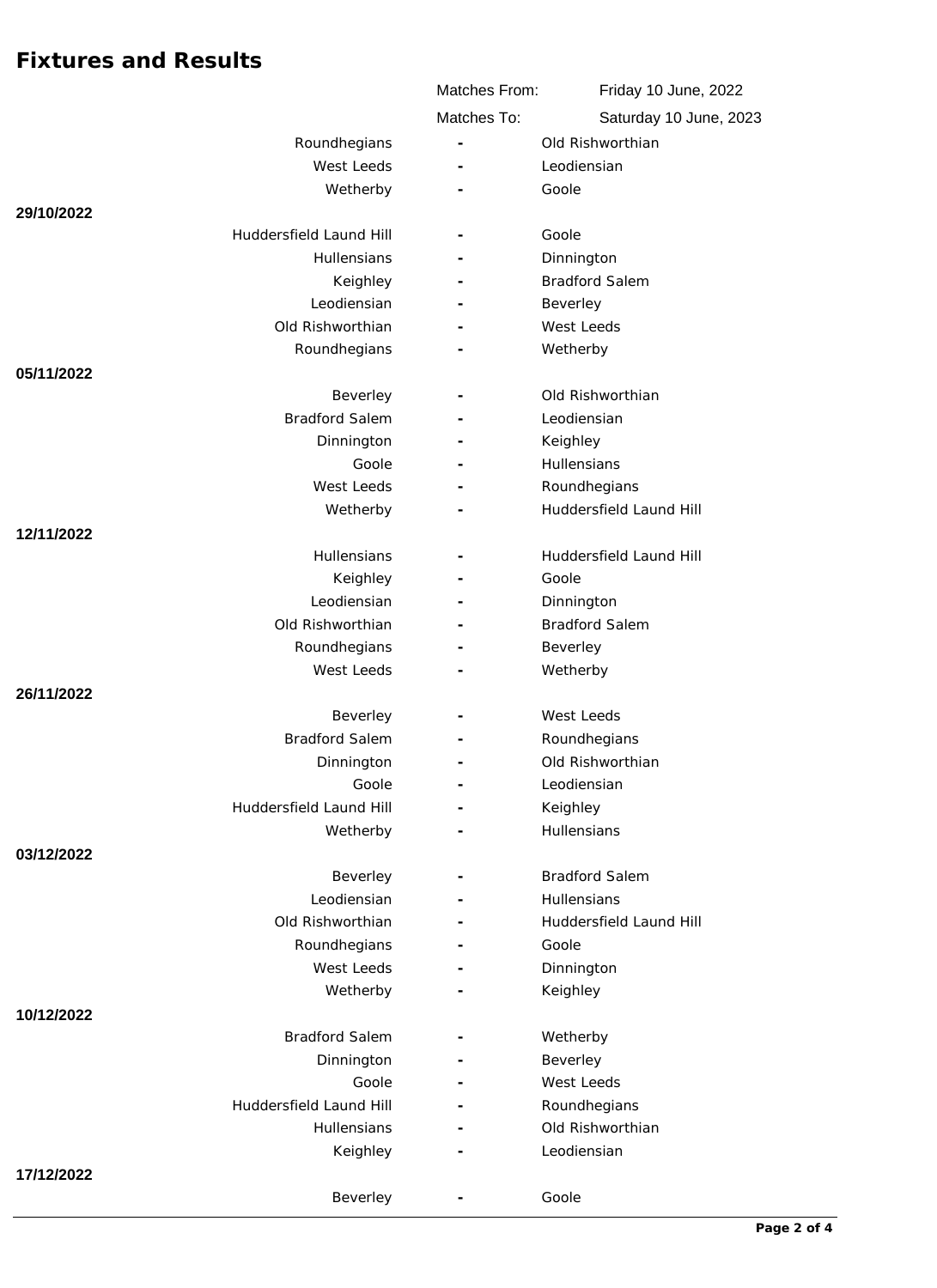|                         | Matches From:            | Friday 10 June, 2022    |
|-------------------------|--------------------------|-------------------------|
|                         | Matches To:              | Saturday 10 June, 2023  |
| <b>Bradford Salem</b>   | $\overline{\phantom{a}}$ | Dinnington              |
| Old Rishworthian        |                          | Keighley                |
| Roundhegians            |                          | Hullensians             |
| West Leeds              |                          | Huddersfield Laund Hill |
| Wetherby                |                          | Leodiensian             |
| 07/01/2023              |                          |                         |
| Dinnington              |                          | Wetherby                |
| Goole                   |                          | <b>Bradford Salem</b>   |
| Huddersfield Laund Hill |                          | Beverley                |
| <b>Hullensians</b>      |                          | West Leeds              |
| Keighley                |                          | Roundhegians            |
| Leodiensian             |                          | Old Rishworthian        |
| 14/01/2023              |                          |                         |
| Beverley                |                          | Hullensians             |
| <b>Bradford Salem</b>   |                          | Huddersfield Laund Hill |
| Dinnington              |                          | Goole                   |
| Roundhegians            |                          | Leodiensian             |
| West Leeds              |                          | Keighley                |
| Wetherby                |                          | Old Rishworthian        |
| 21/01/2023              |                          |                         |
| Goole                   |                          | Wetherby                |
| Huddersfield Laund Hill |                          | Dinnington              |
| Hullensians             |                          | <b>Bradford Salem</b>   |
| Keighley                |                          | Beverley                |
| Leodiensian             |                          | West Leeds              |
| Old Rishworthian        |                          | Roundhegians            |
| 28/01/2023              |                          |                         |
| Beverley                |                          | Leodiensian             |
| <b>Bradford Salem</b>   |                          | Keighley                |
| Dinnington              |                          | Hullensians             |
| Goole                   |                          | Huddersfield Laund Hill |
| West Leeds              |                          | Old Rishworthian        |
| Wetherby                |                          | Roundhegians            |
| 11/02/2023              |                          |                         |
| Huddersfield Laund Hill |                          | Wetherby                |
| Hullensians             |                          | Goole                   |
| Keighley                |                          | Dinnington              |
| Leodiensian             | ٠                        | <b>Bradford Salem</b>   |
| Old Rishworthian        |                          | Beverley                |
| Roundhegians            |                          | West Leeds              |
| 18/02/2023              |                          |                         |
| Beverley                |                          | Roundhegians            |
| <b>Bradford Salem</b>   |                          | Old Rishworthian        |
| Dinnington              |                          | Leodiensian             |
| Goole                   |                          | Keighley                |
| Huddersfield Laund Hill |                          | Hullensians             |
| Wetherby                |                          | West Leeds              |